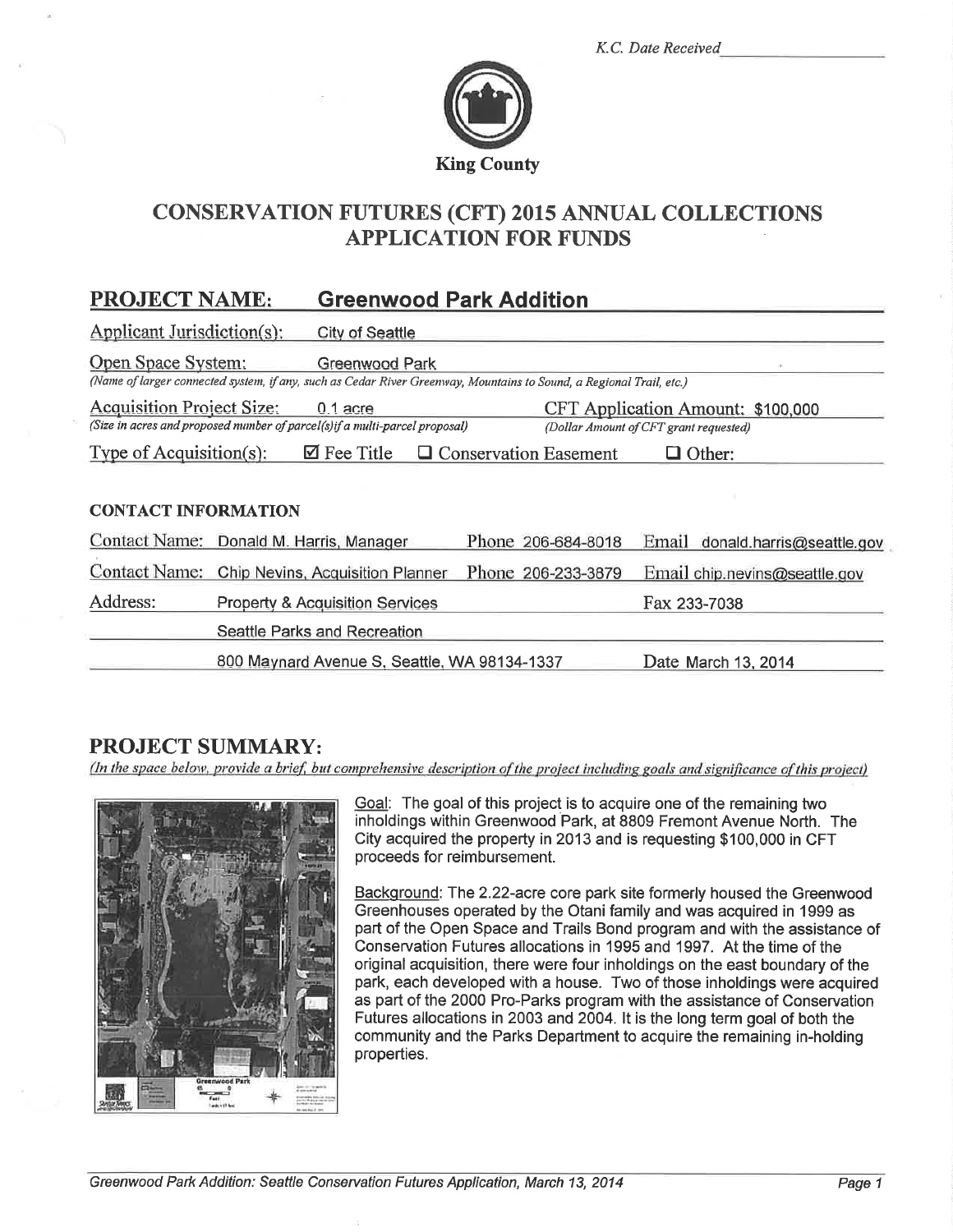#### 1. OPEN SPACE RESOURCES

Please review the attached evaluation criteria. For the proposed acquisition parcel(s), please (1) mark only those criteria that apply, and (2) thoroughly, yet succinctly describe in the space below how the proposed acquisition satisfies each marked criteria.

- $\Box$  A. Wildlife habitat or rare plant reserve
- $\Box$  B. Salmon habitat and aquatic resources
- $\Box$  C. Scenic resources

addition

 $\Box$  D. Community separator

- $\nabla$  E. Historic/cultural resources
- $\Box$  F. Urban passive-use natural area/greenbelt
- El G. Park/open space or natural corridor
- $\boxtimes$  H. Passive recreation opportunity/unmet needs



E. Greenwood Park includes a "Greenhouse Gate" that tells the history of the site's Otani greenhouse operations and the larger story of the Japanese-American community. Other interpretive elements reflect the history of the site as part of the route for the turn-of-the-century lnterurban trolley system. The park is located along the route of the lnterurban Trail on Fremont Avenue North, which parallels the route of the old Seattle-Everett lnterurban Railway.

G. The acquisition of the inholding would enhance both Greenwood Park and the lnterurban Trail, and would constitute additions to them.

H. . Greenwood Park will serve the Greenwood-Phinney Ridge Residential Urban Village, which is otherwise deficient in usable park space per the Seattle Parks and Recreation Plan 2000, The acquisition of the inholding will increase the level of service provided by the new park.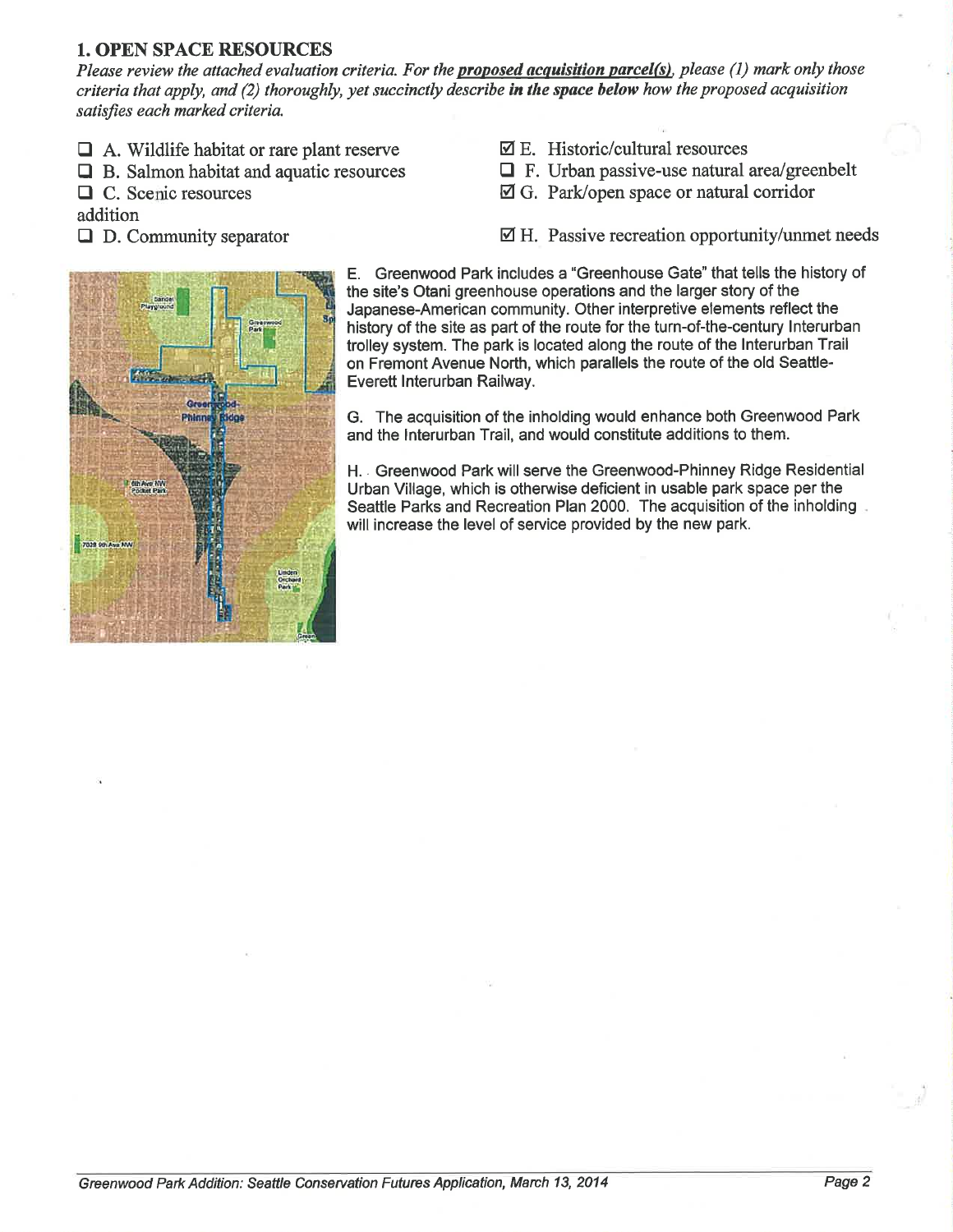#### 2. ADDITIONAL FACTORS

For the proposed acquisition parcel(s), please  $(1)$  mark all criteria that apply, and  $(2)$  thoroughly, yet succinctly describe in the space below how the proposed acquisition satisfies each marked criteria.

- $\boxtimes$  A. Educational/interpretive opportunity
- $\boxtimes$  B. Threat of loss of open space resources
- $\overline{\mathcal{A}}$  C. Ownership complexity/willing seller(s)/ownership interest proposed
- $\overline{2}$  D. Partnerships Describe any public or private partnerships that will enhance this project:
- $\overline{\mathcal{A}}$  E. Is the property identified in an adopted park, open space, comprehensive, or community plan?
- **T** F. Transferable Development Credits (TDC) participation
- A. As indicated in the response to question 1(E), the new park affords excellent educational and interpretive opportunities. ln addition, as detailed in 2(D), the park is designed with sensitivity to improving the environment, through drainage improvements, use of water-conserving and non-polluting materials, and inclusion of interpretive signage to educate park users about these features.
- B. The property went on the market suddenly and was acquired by a developer. lf the City had not been able to acquire the property, the opportunity would have been lost.
- C. The City had been in constant contact with the property owner, who knew of our interest. Unfortunately the owner died and the estate did not know of our interest. The property went on the market and before the City could act, a developer had signed an agreement to purchase the property with the intent to build a new house. Once the developer found out about the City's serious interest in the property, they were willing to assign their purchase and sale agreement to the City.
- D. Friends of Greenwood Park (FOGP) has been very active in fundraising for development of the park, including a matching grant from the King County Youth Sports Facilities Grants program for construction of the play area. The group has also raised funds from SAFECO and several foundations.

FOGP has also received a grant from the Natural Resource Stewardship Network. The King County Department of Natural Resources, US Forest Service, and Seattle City Light are Stewardship Network Partners who are contributing to the grant, which funded the planting of 120 new trees and installation of drought-tolerant understory plantings and groundcovers. The park includes a special demonstration area featuring trees appropriate for planting under low clearance power lines in urban settings. The project also demonstrates techniques for improving water quality, reducing surface runoff and conserving water by means of a bioswale, the use of biosolids in soil amendments, high-tech permeable paving materials, and drought tolerant plantings. Both the urban forestry and water conservation components of the project are explained to park users through interpretive signage and training. Volunteer tree stewards, are assisting with tree maintenance, and have ongoing opportunities to learn from subject matter experts about the importance of the ecological elements of the park design.

Seattle Public Utilities (SPU) spent about \$100,000 to improve the drainage in Greenwood Park, and to build pervious (porous) concrete pathways around the park that allow water to drain through the path. Pervious pathways help keep water from further burdening the sewer system by allowing the water to drain back into the ground. As it drains, the water also becomes cleaner.

The Greenwood Boys and Girls Club ís directly across the street from Greenwood Park, and has been very supportive of the project, particularly since many children live in large new low-income housing developments one block from the new park, with no significant area to play at the housing site. The Denise Hunt Townhomes and the Low lncome Housing lnstitute have shown their support for the park by donating \$2,000 to the project. The program coordinator for the Townhomes wrote, "We are proud to be a part of this neighborhood, and so very fortunate to have people like you who care enough to promote our needs as a community."

E. The Greenwood Park project is identified in Section D, Parks and Open Space, in the Greenwood/Phinney Neighborhood Plan. lt is also referenced in the Seattle Parks and Recreation Plan 2000. A park master plan was prepared in cooperation with the Friends of Greenwood Park (FOGP -http://www.greenwood-park.org).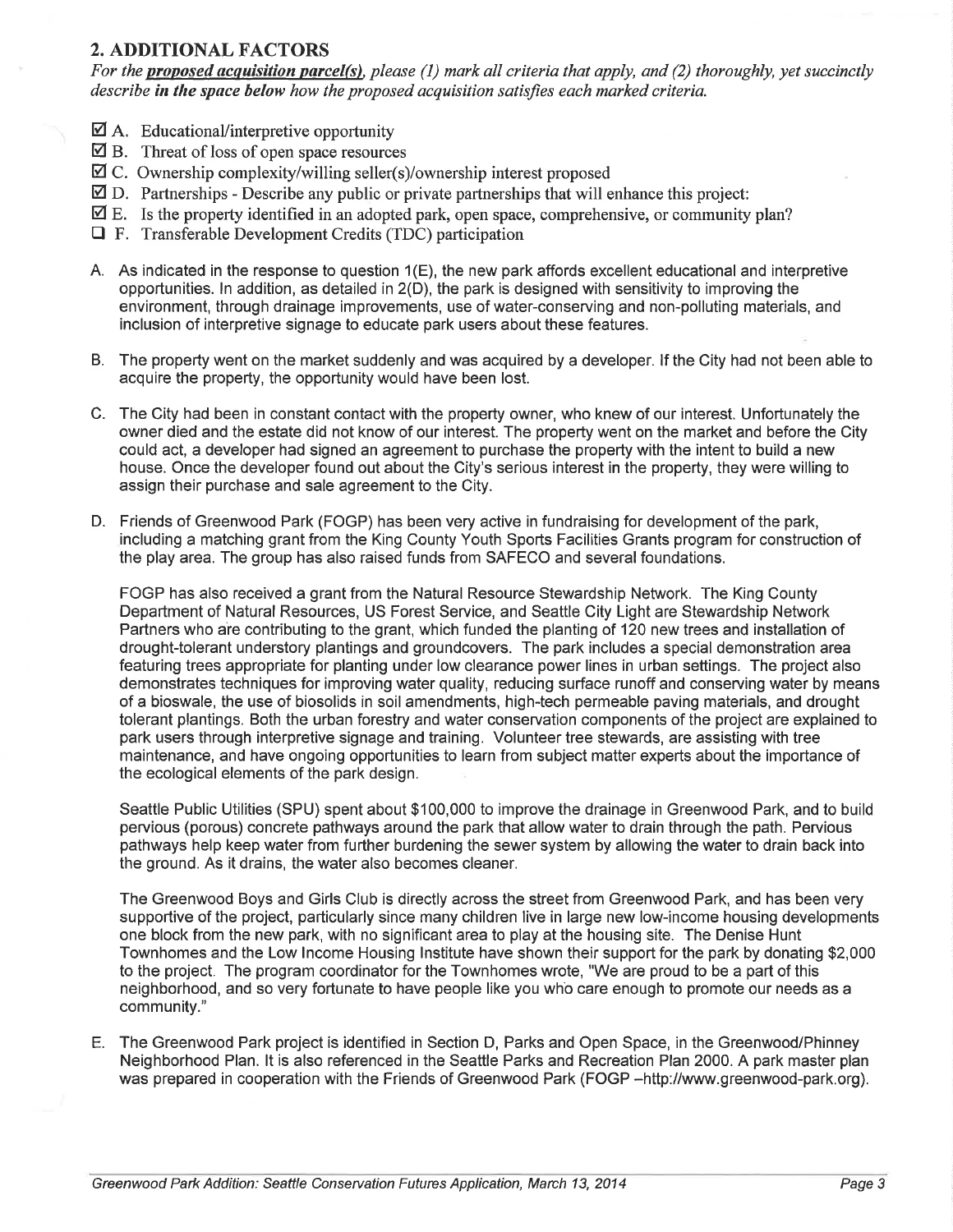### 3. STEWARDSHIP AND MAINTENANCE

How will the property be stewarded and maintained? Does the property lend itself to volunteer stewardship opportunities? How will ongoing stewardship and maintenance efforts be funded?

The property will be temporarily "land-banked" until development funding is available. ln August 2014, the City will put the formation of a Metropolitan Park District (MPD) on the ballot. lf approved, the MPD will provide development and stewardship funding for the property.

When the property is developed it will be integrated to the existing park and stewarded and maintained by the Seattle Parks and Recreation. As detailed elsewhere in this application, Friends of Greenwood Park has been very successful in planning and fundraising for the park and also assist in its ongoing maintenance.

#### 4. PROJECT BUDGET

| 1) TOTAL CFT APPLICATION AMOUNT <sup>a</sup> | CFT: \$100,000 |
|----------------------------------------------|----------------|
| 2) TOTAL PEL APPLICATION AMOUNT <sup>o</sup> | PEL:           |

\*Allowable acquisition costs (Ordinance 13717): The disbursement of funds shall be made only for capital project expenditures that include costs of acquiring real property, including interests in real property, and the followíng costs: the cost of related relocation of eligible occupants, cost of appraisal, cost of appraisal review, costs of title insurance, closing costs, pro rata real estate taxes, recording fees, compensating tax, hazardous waste substances reports, directly related staff costs and related legal and administrative costs, but shall not include the cost of preparing applications for conservation futures funds.

#### Estimation of property value:

Briefly describe how land values have been estimated, i.e. appraisal, property tax assessment, asking price, letter of value or other means.

The property value was established by an MAI appraisal.

| <b>ESTIMATED PROJECT COSTS (dollars)</b>               | (a range may be included) |
|--------------------------------------------------------|---------------------------|
| Total property interest value                          | \$213,000                 |
| Title and appraisal work                               |                           |
| Closing, fees, taxes                                   |                           |
| Relocation                                             |                           |
| Hazardous waste reports                                |                           |
| Directly related staff, administration and legal costs |                           |
| Total Project Costs (CFT and other funds)              | \$213,000                 |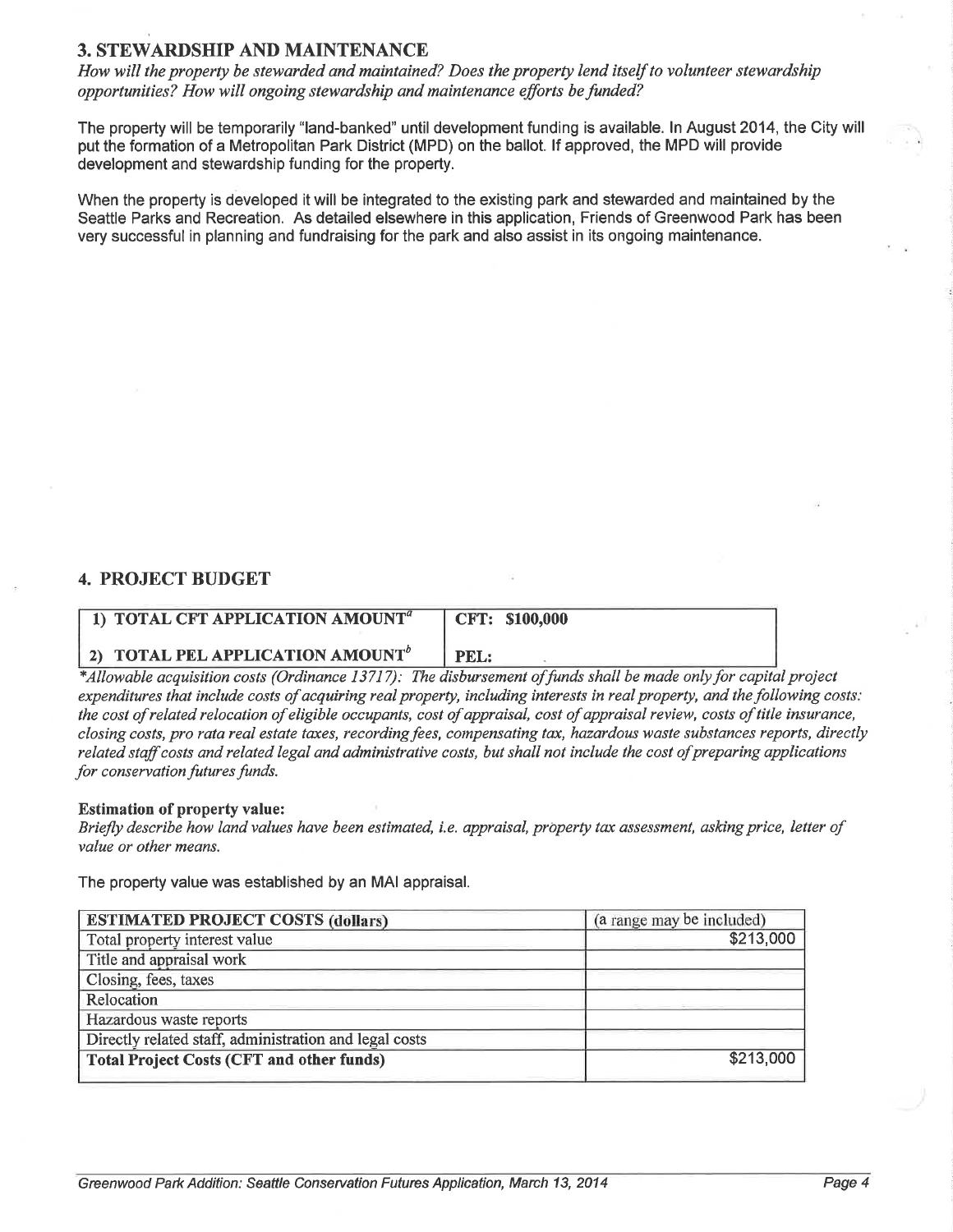| <b>MATCHING FUNDS: Existing Sources</b><br>(CFT can only provide a maximum of 50% of anticipated<br>project costs) | <b>DATE</b><br>(Expended or Committed) | <b>DOLLAR AMOUNT</b><br>(Expended or Committed) |
|--------------------------------------------------------------------------------------------------------------------|----------------------------------------|-------------------------------------------------|
| 2008 Parks and Green Spaces Levy                                                                                   | November 2008                          | \$113,000                                       |
|                                                                                                                    |                                        |                                                 |
|                                                                                                                    |                                        |                                                 |
| <b>Total CFT Funds Previously Received</b><br><b>This Project</b>                                                  |                                        |                                                 |
| <b>Total Matching Funds and Past CFT Funds</b><br><b>Currently Identified</b>                                      |                                        | \$113,000                                       |
| <b>Unidentified Remaining Match Need</b>                                                                           |                                        |                                                 |

#### Unidentified remaining match need

Please discuss briefly how the unidentified remaining match need above will be met: not applicable

#### 5. IN-KIND CONTRIBUTIONS FROM PARTNERSHIPS

| <b>Brief Activity Description</b>                                                        | <b>Dollar Value of</b><br>In-kind<br><b>Contribution</b> | <b>Status</b><br>(Completed, or<br>Proposed in future?) | <b>Activity Date Range</b><br>(When was activity completed?<br>or, date proposed in future) |
|------------------------------------------------------------------------------------------|----------------------------------------------------------|---------------------------------------------------------|---------------------------------------------------------------------------------------------|
| see earlier discussions of<br><b>Additional Factors and</b><br>Stewardship & Maintenance | none claimed                                             |                                                         |                                                                                             |
|                                                                                          |                                                          |                                                         |                                                                                             |
|                                                                                          |                                                          |                                                         |                                                                                             |
|                                                                                          |                                                          |                                                         |                                                                                             |
| <b>TOTAL</b>                                                                             | none claimed                                             |                                                         |                                                                                             |

# 6. ATTACHED MAPS (*Two maps are now required: 1) site map and 2) general location map; you* **may also include one additional map, aerial photo or site photo)**<br>8  $\frac{1}{2}$  x 11" maps are preferred, but 11 x 17" is acceptable if folded and hole-punched for insertion into a three-ring binder.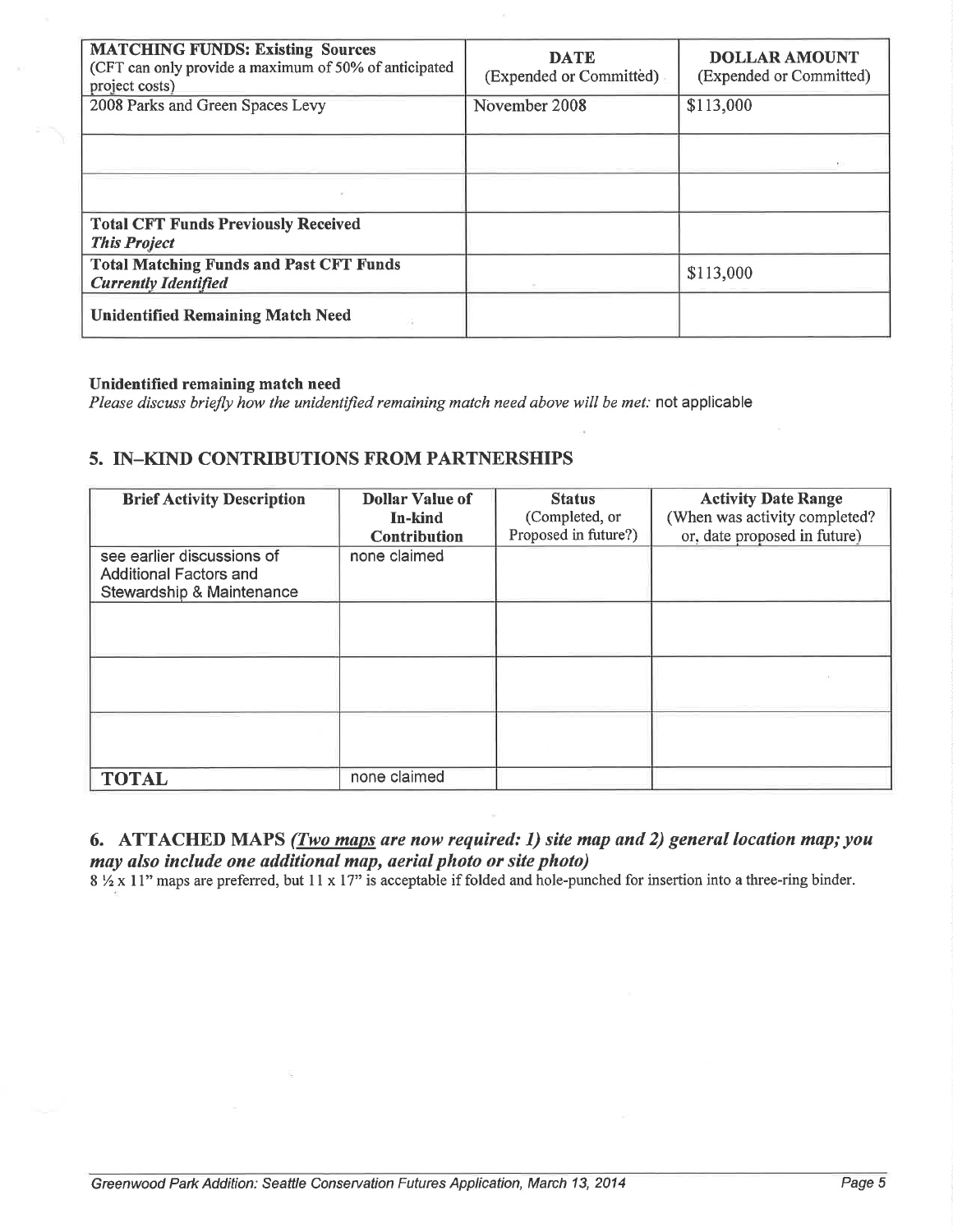

 $\mathbf{x}$  .  $\mathbf{y}$ 

×